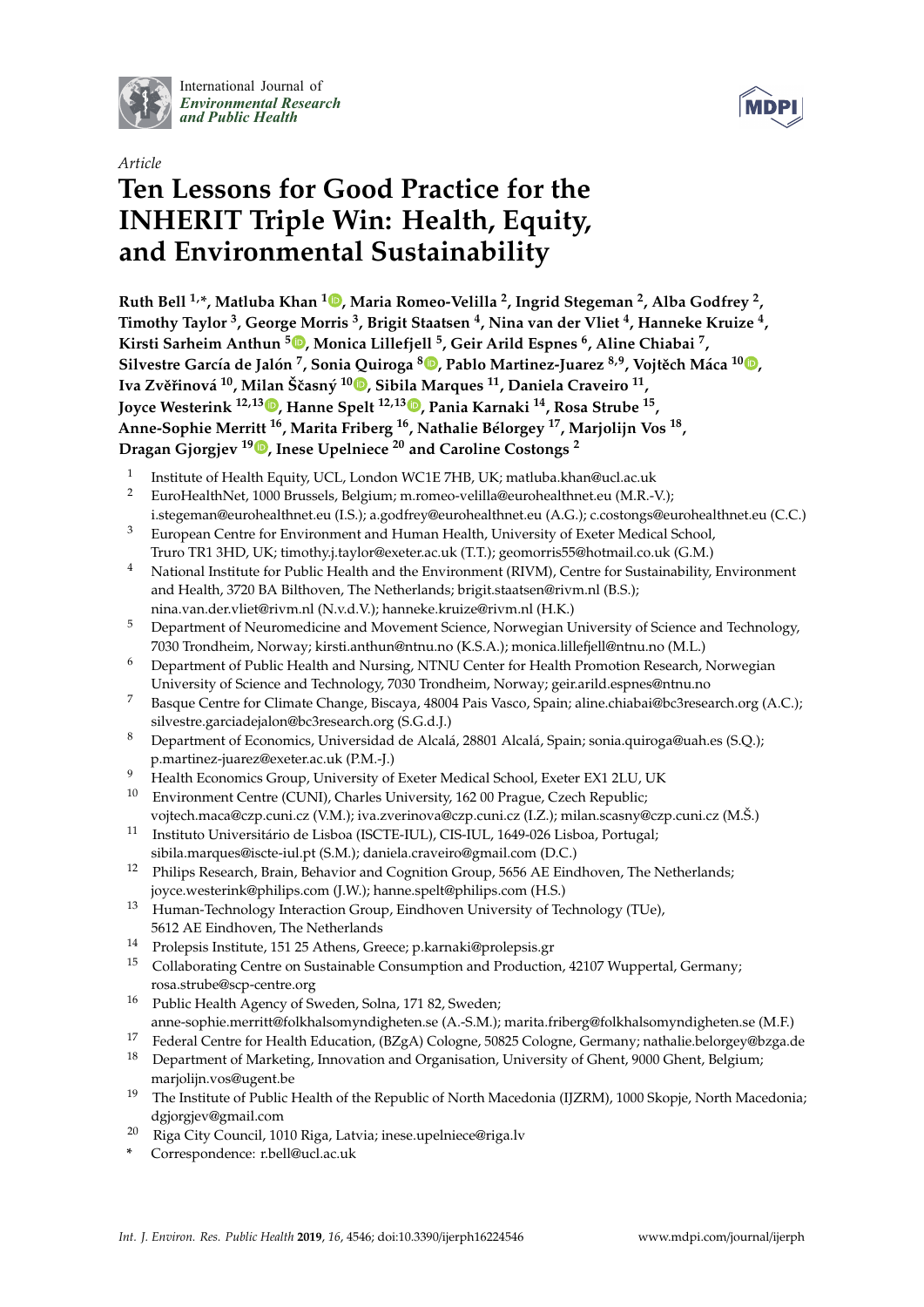Received: 16 October 2019; Accepted: 14 November 2019; Published: 17 November 2019



**Abstract:** The world's challenges of climate change, damage to ecosystems, and social and health inequalities require changes in human behaviours at every level of organisation, among governments, business, communities, and individuals. An important question is how behaviour change can be enabled and supported at the scale and speed required. The research reported in this paper describes important lessons for good practice in changing contexts to modify behaviours for a triple win for health, equity and environmental sustainability. Authors synthesised learning from qualitative, quantitative and cost benefit evaluations of 15 case studies conducted in 12 countries in Europe. The case studies address ways of living (green spaces and energy efficient housing), moving (active transport) and consuming (healthy and sustainable diets) that support the triple win. Ten lessons for good practice were identified. These include bringing a triple win mindset to policy and practice in planning interventions, with potential to improve environmental sustainability, health and equity at the same time. The lessons for good practice are intended to support governmental and non-governmental actors, practitioners and researchers planning to work across sectors to achieve mutual benefits for health and environmental sustainability and in particular to benefit poorer and more socio-economically disadvantaged groups.

**Keywords:** policy and practice; health; equity; environmental sustainability; behaviour change; urban settings; co-creation; living; moving; consuming

## **1. Introduction**

Climate change and environmental degradation pose unprecedented threats to human health and wellbeing. All too often, poorer communities suffer the most from the widespread consequences of these problems, and benefit the least from measures taken to address them.

The challenges of climate change, damage to ecosystems, and social and health inequalities require changes in human behaviours at every level of organisation, among governments, business, communities, and individuals [\[1\]](#page-13-0). An important question is how behaviour change can be enabled and supported at the scale and speed required.

Aligning with the imperatives for action to address these challenges, the EU HORIZON 2020 INHERIT project (2016–2019) focused on identifying policies and practices that contribute to a triple win, in terms of improvements to health, equity and environmental sustainability, by creating conditions that enable people to adopt more sustainable behaviours in ways of living, moving and consuming [\[2\]](#page-14-0).

Within the INHERIT project, we evaluated 15 case studies based on intersectoral interventions with potential to deliver the triple win. Based on these evaluations, this paper synthesises lessons learned about how to create an effective intervention that can create the conditions to enable behaviour change to promote a triple win, with the aim of informing governmental and non-governmental actors, practitioners, and researchers that are interested in designing such interventions.

The 15 case studies were developed based on different interventions which might deliver 'triple win' solutions by enabling behaviour change in the domains of living (with a focus on green space and energy efficient housing), moving (with a focus on active transport, specifically cycling and walking) and consuming (with a focus on consumption of a healthy and sustainable diet). These interventions provide examples of measures that can be implemented to contribute to achieving the triple win. Many of these promising practices represent efforts made by, inter alia, citizens, schools, community-based organisations, non-governmental organisations, small enterprises and municipalities.

Learning from the INHERIT cases studies is useful and relevant not only to the scaling up of actions, where feasible, but also to transferring promising actions to new contexts and introducing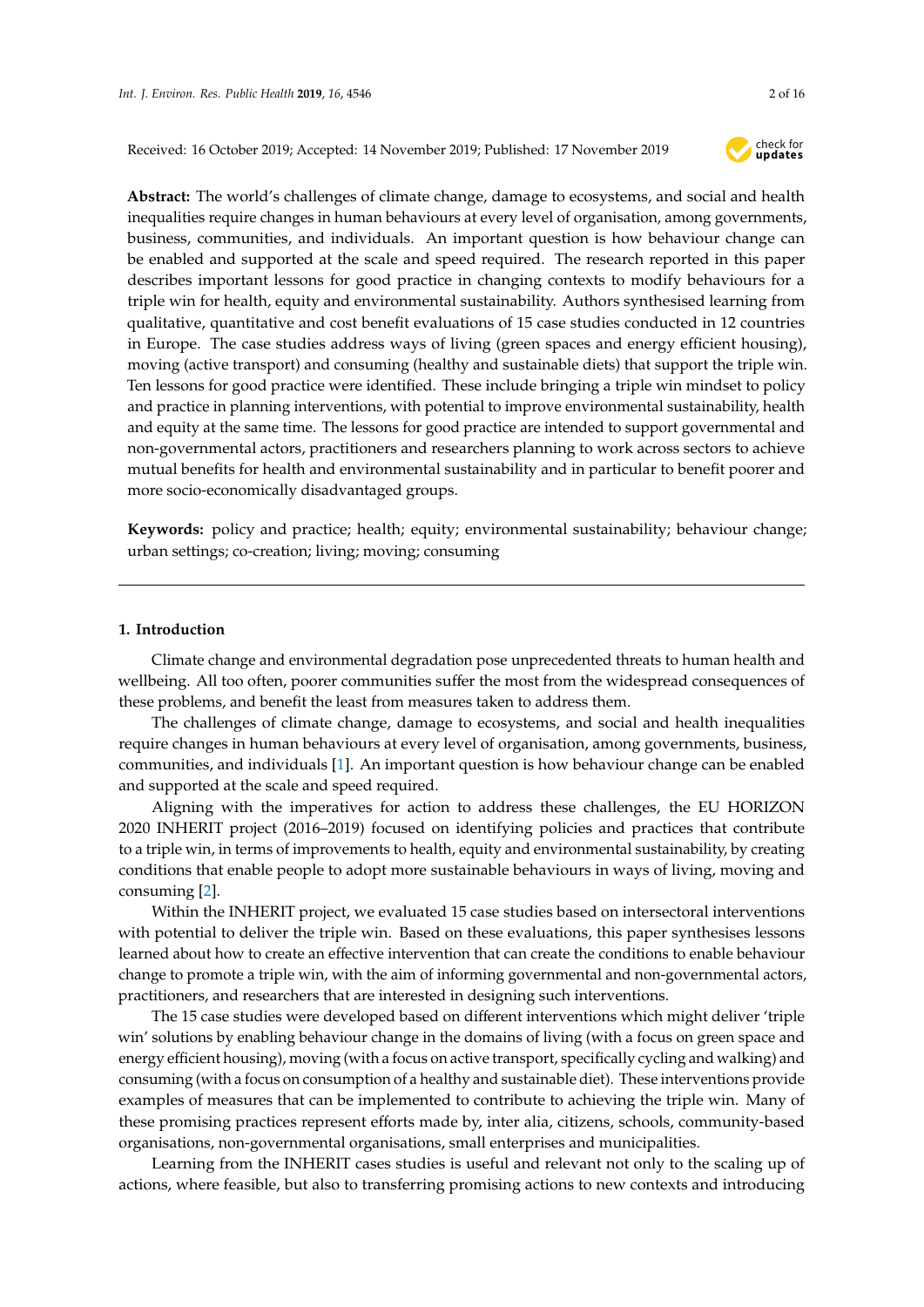further innovative approaches towards a healthier, more equitable and sustainable future for Europe. Indeed, an individual action multiplied across society, stimulated by many small initiatives as well as national policy tools, can shift social norms. Behavioural changes at a social scale in the way we live, move and consume are needed if societies are to become healthier, more equitable and live in a more sustainable way.

# **2. Materials and Methods**

The lessons for good practice were developed using an iterative methodology, based on learning from the implementation [\[3\]](#page-14-1) and evaluations of INHERIT's 15 case studies [\[4–](#page-14-2)[6\]](#page-14-3). Table [1](#page-2-0) shows 15 INHERIT case studies.

<span id="page-2-0"></span>

| Name of Case Study, Country                                                  | <b>Nature of Case Study</b>                                                                                                                            | <b>Type of Evaluation</b> |
|------------------------------------------------------------------------------|--------------------------------------------------------------------------------------------------------------------------------------------------------|---------------------------|
| The Food Garden (De<br>Voedseltuin), the Netherlands                         | An urban community gardening initiative<br>in a disadvantaged area                                                                                     | Qualitative               |
| PROVE, Portugal                                                              | Sustainable farming practices creating<br>closer links among producers and<br>consumers                                                                | Qualitative, Quantitative |
| STOEMP (within Ghent en Garde<br>policy), Belgium                            | Local food initiatives for healthier and<br>more sustainable food                                                                                      | Qualitative               |
| Gemüse Ackerdemie (Vegetable<br>Academy), Germany                            | Increasing the number of volunteers to<br>support vegetable academy programs for<br>school aged children to connect with<br>nature and origins of food | Qualitative               |
| Gardening with Green Gym and<br>Meat Free Monday, United<br>Kingdom          | Gardening activities with children in a<br>primary school and promotion of a meat<br>free day/week                                                     | Qualitative, Quantitative |
| Sustainable food in public nursery<br>schools, Spain                         | Introducing sustainable foods in public<br>nurseries in Madrid                                                                                         | Qualitative, CBA          |
| Malvik Path, Norway                                                          | Reconstruction of a disused railway track<br>into a recreational path connecting two<br>communities                                                    | Quantitative, CBA         |
| Restructuring Residential Outdoor<br>Areas, Sweden                           | Regeneration of and improved access to<br>an open space                                                                                                | Qualitative, Quantitative |
| Restructuring Green Space,<br>the Netherlands                                | Regeneration of an open green space in a<br>housing estate in a disadvantaged area                                                                     | Qualitative, Quantitative |
| Thinking Fadura, Spain                                                       | Providing access to previously private<br>green spaces to the general public                                                                           | Quantitative, CBA         |
| Eco-inclusion, Germany                                                       | Capacity building and awareness<br>program among migrants about energy<br>efficiency in housing                                                        | Qualitative, Quantitative |
| Retrospective Analysis of Energy<br>Efficiency Investment, United<br>Kingdom | Energy efficiency investments including<br>double-glazing, insulation and improved<br>heating systems                                                  | <b>CBA</b>                |
| Lifestyle e-coaching,<br>the Netherlands and Greece                          | A lifestyle e-coaching application<br>including a physical activity tracker and<br>smartphone application                                              | Quantitative              |
| UrbanCyclers (now known as<br>Cyclers), Czech Republic                       | A smartphone application to promote<br>regular cycling in cities                                                                                       | Qualitative, Quantitative |
| Place Standard, Latvia and North<br>Macedonia                                | Implementation of Place Standard Tool: a<br>framework to structure conversations<br>about place and community                                          | Qualitative               |

**Table 1.** Summary descriptions of the 15 INHERIT case studies.

This section describes how the 15 case studies were selected, how they were evaluated, with reference to the theoretical framework provided by the INHERIT model, and how the INHERIT partners identified the ten lessons for good practice.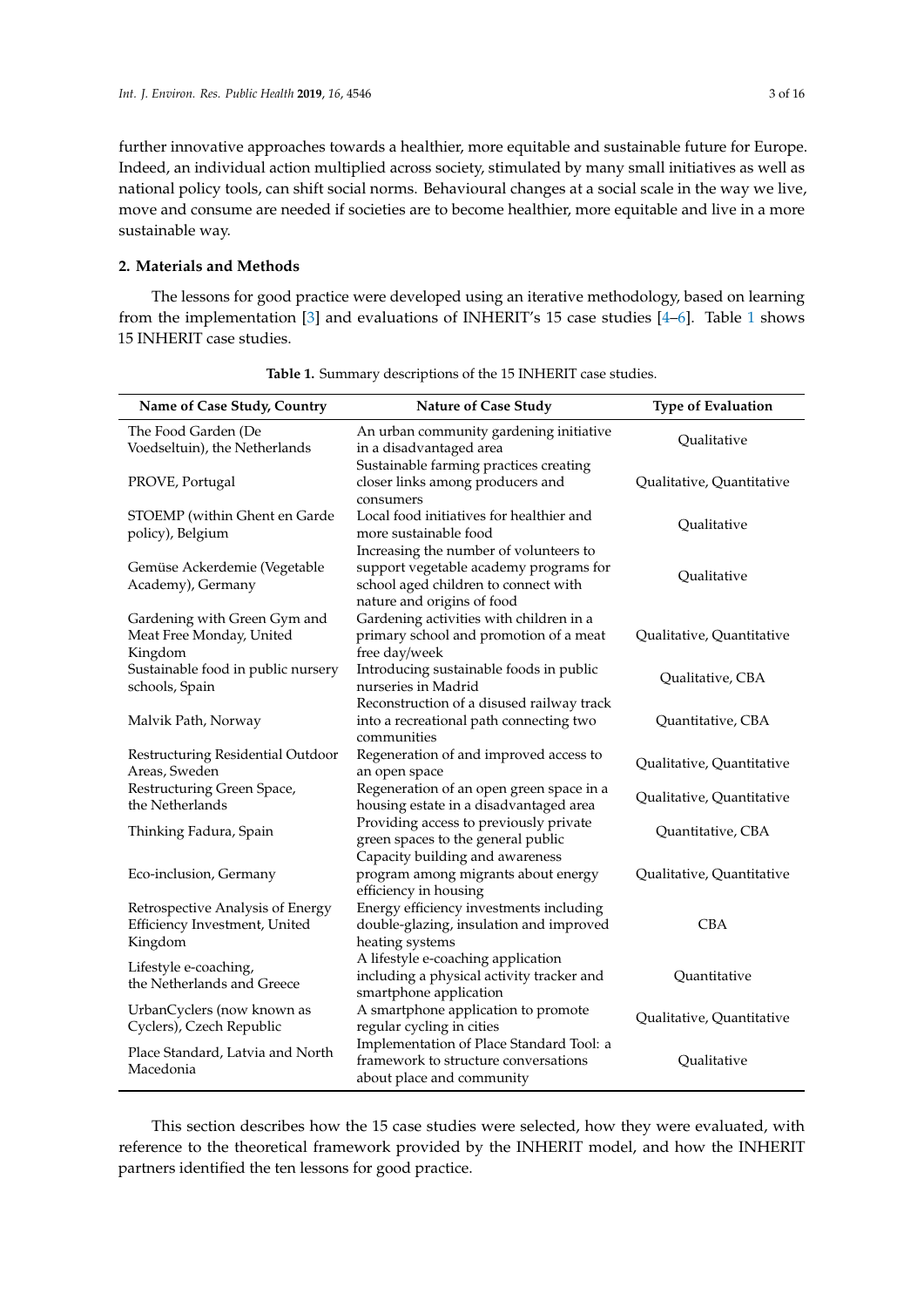## *2.1. Selection of INHERIT's 15 Case Studies*

We first carried out a literature review [\[7\]](#page-14-4), and developed a conceptual model to guide the INHERIT project's analytical approach. Next we collected information about 96 initiatives (promising practices) around Europe to create a database of promising practices [\[8\]](#page-14-5). Each INHERIT partner proposed several promising practices based on a set of criteria, including that the practices are inter-sector policies and interventions, that they address key environmental stressors, and foster the conditions that support healthy and environmentally sustainable lifestyles and behaviours, although specific evaluations may be lacking. In addition, the promising practices should be in INHERIT's domains of interest, living (green space and energy efficient housing), moving (active transport), and consuming (healthy and sustainable food).

From the database of promising practices, INHERIT partners identified 15 case studies to be selected as INHERIT studies that would undergo qualitative, quantitative and/or cost benefit evaluations. Table [1](#page-2-0) provides a summary of INHERIT's 15 case studies. The 15 INHERIT case studies were selected based on a set of criteria developed by the INHERIT partners [\[3\]](#page-14-1). These criteria are summarized here: (i) the chosen INHERIT case studies could be implemented in the INHERIT project's timeframe and budget; (ii) the case studies should be knowledge based, have an underlying theory of change that could be linked to the INHERIT model, and be amenable to scientifically sound evaluations; (iii) the case studies should target or have an impact on people facing socioeconomic disadvantages, and can potentially contribute to a triple win; (iv) the case studies should involve cooperation across sectors, and involve user groups; (v) the case studies should be geographically spread around Europe, and thematically spread across the areas of living, moving and consuming.

The 15 case studies were of different types and implemented at different scales. Some were relatively small scale initiatives implemented by INHERIT partners, for example, Place Standard piloted the Place Standard tool in new contexts (Latvia and North Macedonia). Others studied large-scale interventions that were already being implemented, for example, STOEMP is part of Ghent en Garde, a city wide policy promoting health and sustainable food, and Sustainable food in public nursery schools, which is city policy in Madrid. One case study combined elements of two promising practices (Gardening with Green Gym and Meat Free Monday) to create an innovative school based intervention. Details about the different types of case studies are reported elsewhere [\[3\]](#page-14-1).

## *2.2. Evaluation of INHERIT's 15 Case Studies*

In order to evaluate the diverse case studies in a coherent way, INHERIT partners developed a generic INHERIT logic model (Figure [1\)](#page-4-0), to integrate with the INHERIT model [\[9\]](#page-14-6). The logic model represents the theory of how an intervention produces its outcomes. INHERIT partners used the generic INHERIT logic model to develop specific logic models for each of the case studies. The logic models were used as planning tools, which enabled partners to identify key aspects of the intervention in preparation for the case study. These included: the kinds of inputs and resources required to enable the intervention functions (staff, money, evidence base, equipment, technology, partners); expected outputs and activities (including multiple strategies, intersectoral cooperation, stakeholder engagement, citizen participation, behavioural change of policy-makers); and outcomes. The generic logic model describes outcomes and proposed indicators to be assessed in four temporal divisions: (1) Short-term outcomes: behavioural determinants in the domains of capability (e.g., building knowledge and awareness), motivation (intention to do something), opportunity (changes to the environment that enable people to change behaviours). (2) Intermediate-term outcomes: changes in behaviours, health and wellbeing, environmental change, and behaviours of decision-/policy-makers and influencers. (3) Long-term or end outcomes: impacts on health and wellbeing, quality of life, material conditions, social conditions, environment and inequalities. (4) Distal effects: impacts on population health and wellbeing, environmental sustainability and health inequity.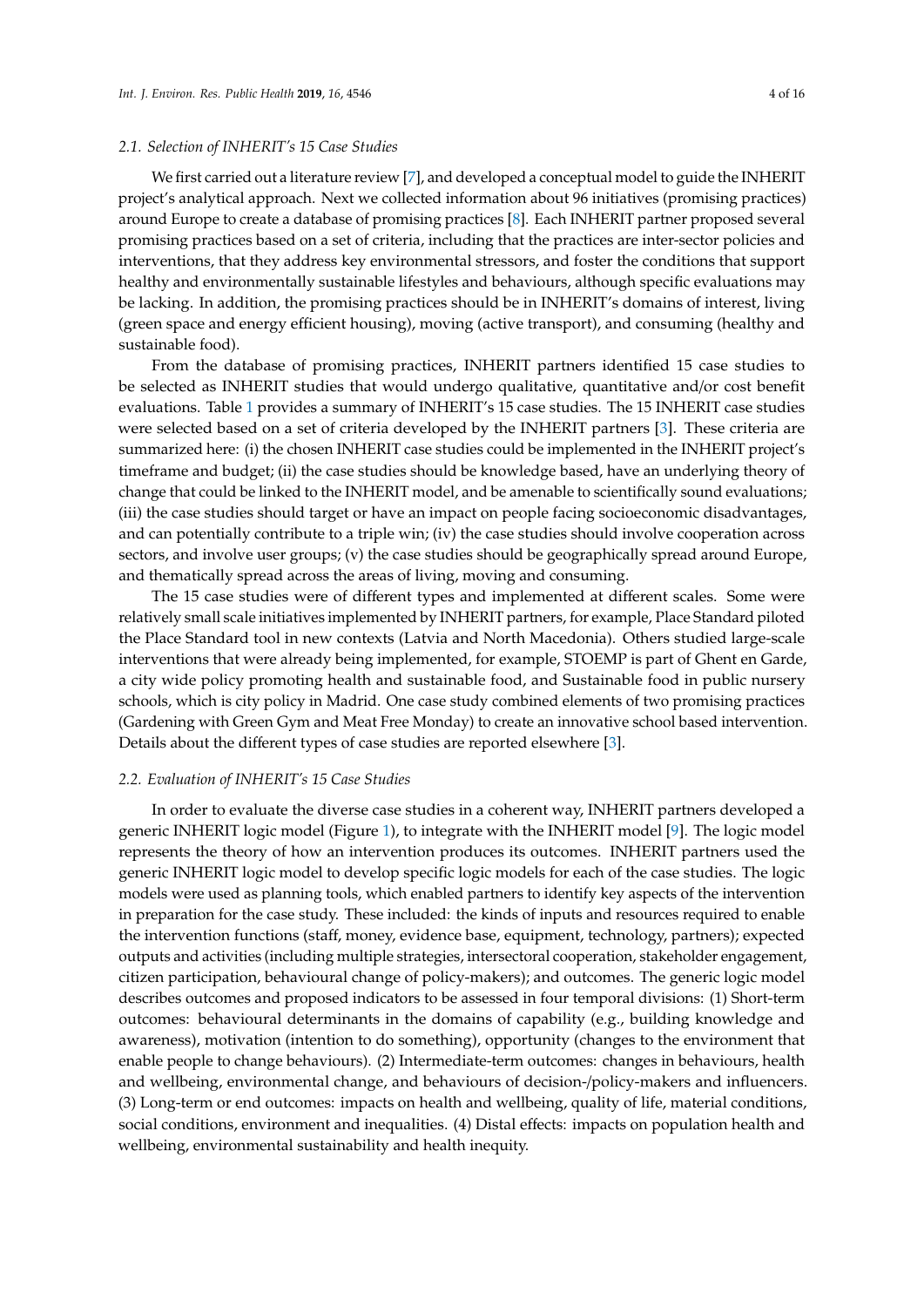<span id="page-4-0"></span>

**Figure 1.** The INHERIT generic logic model.

investigate success factors, barriers, and the future of intersectoral cooperation in each case. For each of the 12 case studies, partners conducted one focus group, comprising partners cooperating in developing and implementing the case studies. The methodology used in the qualitative evaluation was informed by Appreciative Inquiry, an asset based approach based on questions such as what works well, and how to do more of what works well in the future  $[4]$ . Qualitative evaluations of intersectoral cooperation were carried out on 12 of the 15 case studies to

Quantitative evaluations of nine out of the 15 INHERIT case studies were conducted to investigate<br>Quantitative evaluations of nine out of the 15 INHERIT case studies were conducted to investigate  $\alpha$  antitudive evaluations of nine out of the 15 INHERIT case studies were conducted to inversion their impacts on the targeted populations [\[5\]](#page-14-7). These evaluations were based upon the INHERIT model [\[9\]](#page-14-6), which integrates theory about the environmental determinants of health and health inequalities with behaviour change theory  $[10]$ . Quantitative methods included two randomised control studies (using pre-post design and questionnaire survey), several quasi-experimental studies, cross-sectional questionnaire surveys related to the case studies, a questionnaire survey representative for five European countries [\[11\]](#page-14-9) and observations of use and activity level. Quantitative methods were complemented by qualitative studies with target groups in some case studies.

Given the complexities involved in measuring health outcomes, particularly given the short amount of time to implement/evaluate the INHERIT interventions, we did not expect to see measurable changes in health outcomes. Therefore, the focus of the evaluations was on short term and intermediate outcomes. Quantitative evaluations in some case studies examined how interventions might influence people's capabilities, opportunities and motivation to change their behaviours. Most evaluations assessed health related behaviours (e.g. physical activity or aspects of healthy eating depending on the nature of the intervention). Some cases studies assessed well-being or life satisfaction. INHERIT partners developed an evaluation framework, which identified from the literature validated and reliable tools to assess physical activity, dietary behaviours, and well being, as well as demographic  $\alpha$  diable to assess physical and reliable to assess physical activity, diable to assess physical activity, and  $\alpha$  and  $\alpha$  and  $\alpha$  and  $\alpha$  are  $\alpha$  and  $\alpha$  and  $\alpha$  and  $\alpha$  and  $\alpha$  and  $\alpha$  and  $\alpha$  and  $\alpha$  and and socioeconomic indicators [\[5\]](#page-14-7). Partners used these tools where relevant to their case studies,<br>and socioeconomic indicators [5]. Partners used these tools where relevant to their case studies,  $\sigma_{\text{tot}}$  case studies studies, or identified others by searching the literature. or identified others by searching the literature.

Cost benefit analyses (CBA) were conducted on four case studies [6]. The CBA quantified in Cost benefit analyses (CBA) were conducted on four case studies [\[6\]](#page-14-3). The CBA quantified in monetary terms social costs and benefits of these interventions, in order to find out their social monetary terms social costs and benefits of these interventions, in order to find out their social desirability, following economic efficiency criteria. Short-term and future medium-term impacts desirability, following economic efficiency criteria. Short-term and future medium-term impacts were accounted for, using appropriate ranges of discount rates to derive present value equivalents. A participatory methodology was used in the case of Thinking Fadura, using citizens' surveys and stakeholders' workshops to identify which items should be evaluated as societal impacts, as well as which further intangible (not monetized) impacts should be taken into account.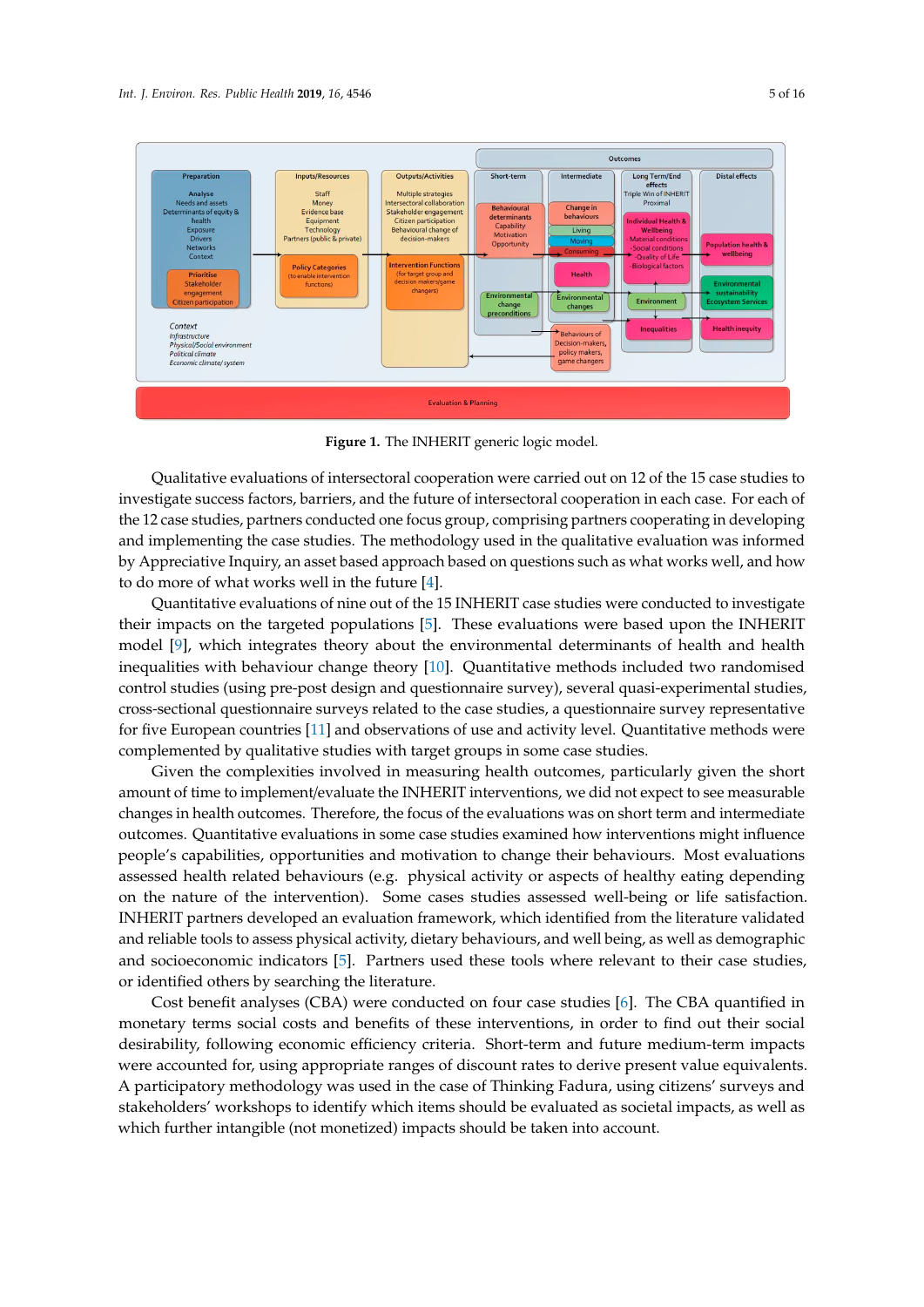# *2.3. Synthesis of Learning from INHERIT's Case Studies*

INHERIT partners identified and synthesized lessons learned from the implementation and evaluations of the case studies using an iterative and deliberative methodology. To facilitate discussions about what the main elements of good practice are, we grouped the INHERIT case studies by the following themes:

- Community-based initiatives around food. Case studies: De Voedseltuin, PROVE, STOEMP.
- School-based initiatives. Case studies: GemüseAckerdemie, Gardening with Green Gym and Meat Free Monday, Sustainable Food in Public Schools.
- Open/green space initiatives. Case studies: Malvik Path, Restructuring Green Spaces, Restructuring Residential Outdoor Areas, Thinking Fadura.
- Energy efficiency in homes. Case studies: Eco Inclusion, Retrospective Analysis of Energy Efficient Investments.
- E-coaching applications around moving. Case studies: UrbanCyclers (active transport) and Lifestyle-coaching (physical activity).
- Participatory governance approaches towards the triple win. Case study: Place Standard.

Short summaries of all the case studies were prepared that described the target groups, what inspired the creation of the initiative, success factors, outcomes and impact, and ideas for future development. Then we conducted an expert workshop in Brussels, to review the compiled evidence and draw conclusions about what can be considered as overarching lessons for good practice. This workshop brought together 10 experts from a wide range of backgrounds (including public health, environmental research, social psychology, environment and health economics, policy and epidemiology) from across the INHERIT consortium. Before the workshop, each participant read the selected reports. During the workshop, all participants familiarised themselves with at least two of the case studies. Participants were assigned into two groups. One group discussed findings from the implementation report on the 15 INHERIT case studies [\[3\]](#page-14-1) and the qualitative evaluations [\[4\]](#page-14-2) that focused on intersectoral cooperation in implementing the case studies. The second group deliberated on implications of the findings from the impact evaluations [\[5\]](#page-14-7) and the cost benefit analyses [\[6\]](#page-14-3), both of which included qualitative and quantitative methodologies. The findings from the two group discussions were then fed back into plenary discussions for further deliberation. Subsequently, the lead author (R.B.) prepared a draft report detailing the identified lessons for good practice, based on deliberations during the expert workshop on the evidence from the implementation and evaluations of the case studies. The draft report was circulated to a wider group of INHERIT researchers (including all co-authors) for review and feedback. The 10 lessons for good practice were validated by the INHERIT project steering group at an INHERIT consortium meeting, with minor amendments.

# **3. Findings**

Here we describe the overarching lessons for good practice (Figure [2\)](#page-6-0), identified from evaluations of INHERIT's 15 case studies, all of which have potential to modify behaviours of policymakers, the private sector and citizens by changing the contexts in which people live, move and consume.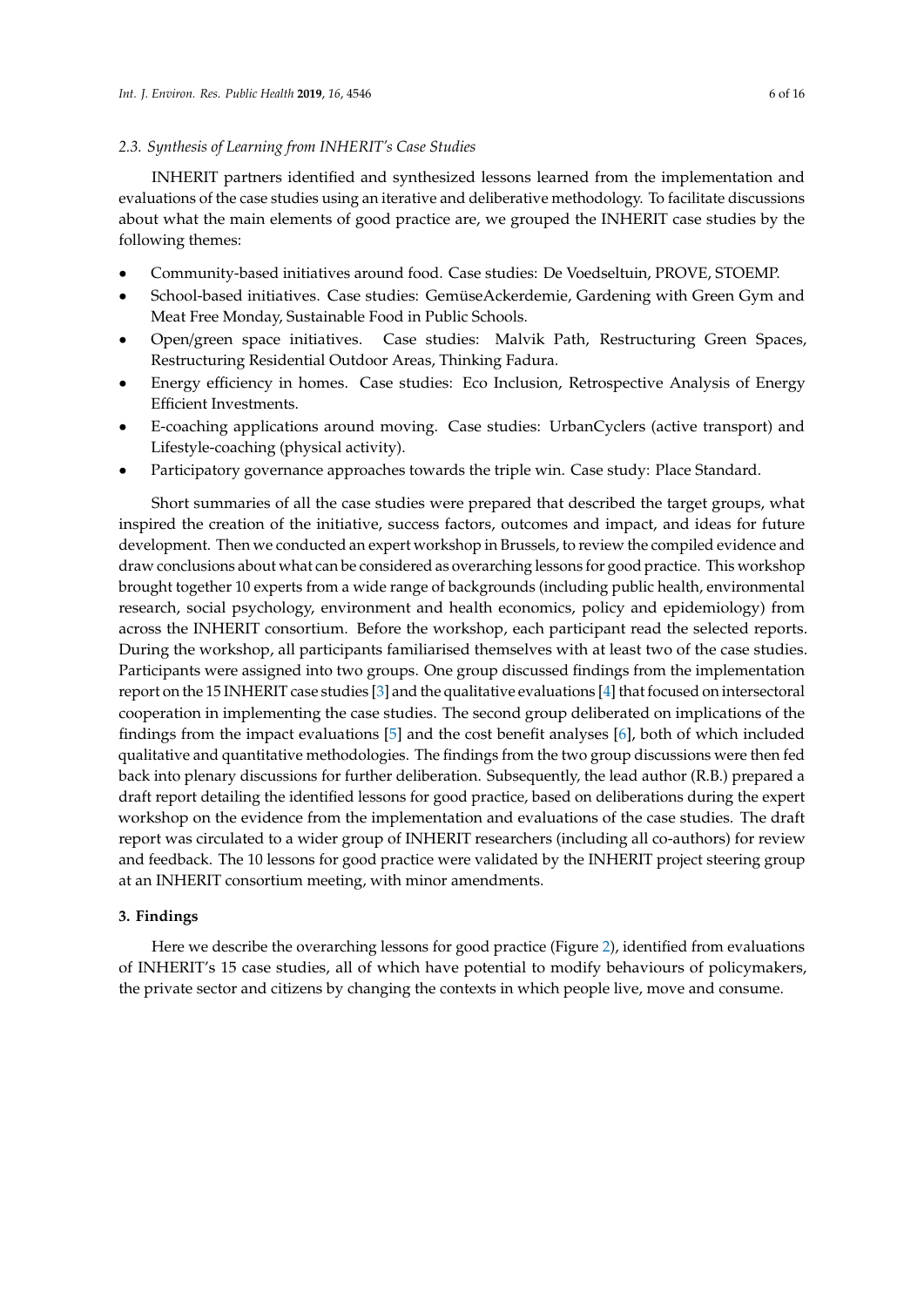<span id="page-6-0"></span>

**Figure 2.** Overarching lessons for good practice for the INHERIT triple win.

# **Figure 2.** Overarching lessons for good practice for the INHERIT triple win. *3.1. A Triple Win Mindset for Innovation*

*3.1. A Triple Win Mindset for Innovation*  We identified a triple win mindset as crucial in taking an approach that breaks down traditional out with the intention of creating synergies across sectors to create a triple win for health, equity and environmental sustainability. The intersectoral cooperation in intersectoral cooperation in the intersectoral cooperation. A triple win mindset means setting win mindset means setting win mindset means setting win mindset sectoral silos and enables innovation in intersectoral cooperation. A triple win mindset means setting

All INHERIT case studies are considered to be triple win initiatives. Yet the potential for a triple win was not explicit in the original objectives of all interventions. Often, it was their engagement in INHERIT that made them recognise their potential to have multiple societal benefits. Taking as an example that might traditionally be thought of as a health intervention, the activity tracker and associated smart phone application used in the Lifestyle e-coaching case study can exist as a stand-alone system to support individuals in tracking their activity levels. Yet bringing a triple win mindset to this case study opens out wider questions such as: is the technology effective among all social groups and those with low activity level (the basis of the INHERIT research on this case study), and, if so, how can the technology be made more widely available? Taking the environment into account leads to further questions, for example: are there usable parks and safe areas for people to be more active near their nomes? Such questions contribute to systems thinking that is fundamental to create conditions that enable behavioural change for the triple win.

As another example, the Place Standard Tool was designed to guide discussions about what needs to be targeted to improve a place [\[12\]](#page-14-10), but applying it with a triple win mindset in North Macedonia identified different key indicators (air quality, waste, water quality) for possible inclusion. This would further develop the Place Standard Tool as a tool to guide thinking and planning for a triple win for health, equity and environmental sustainability.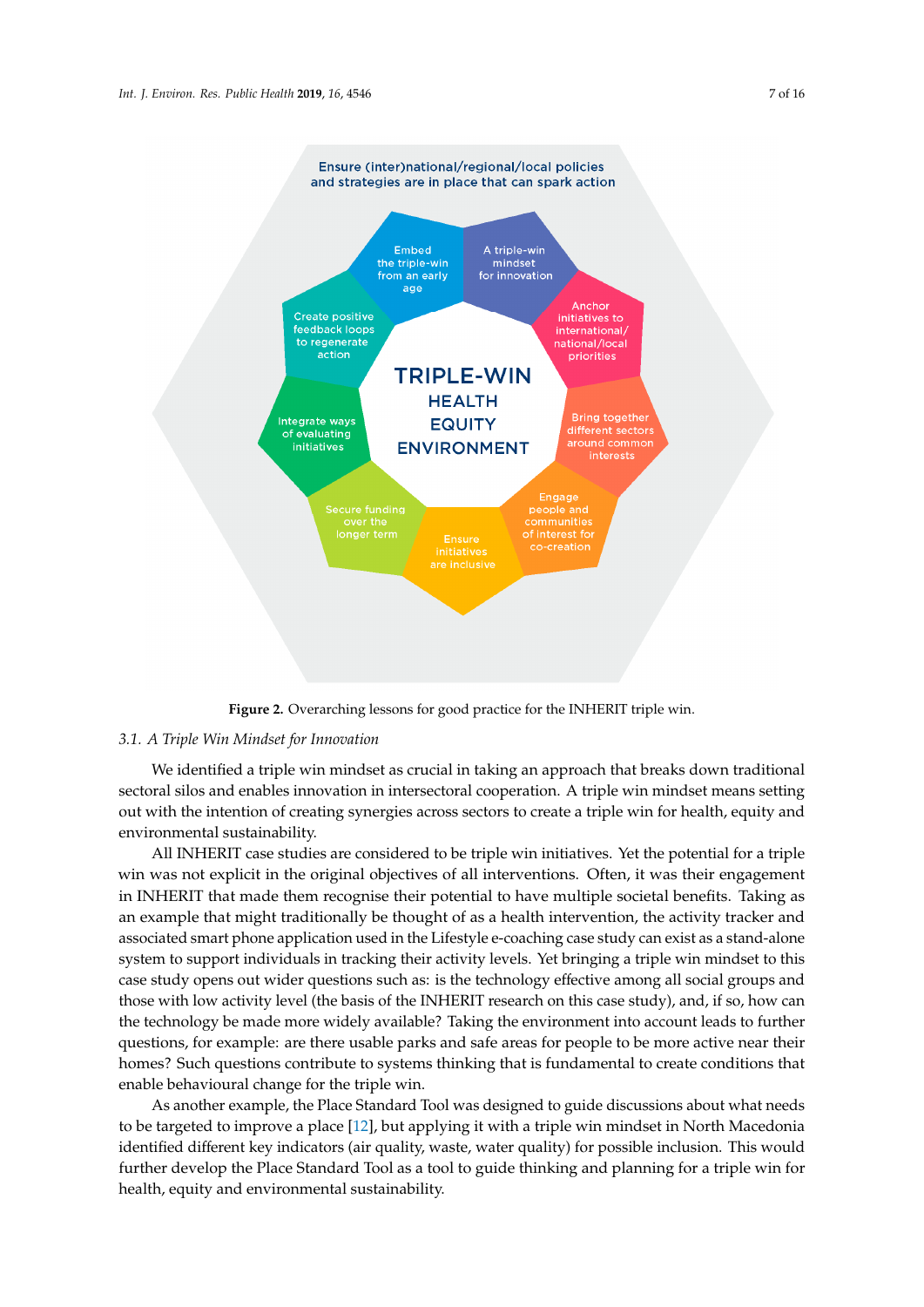Triple win thinking, and the awareness of those engaged that they are contributing to the health and well-being of community members as well as to broader ambitions related to the urgent climate crisis, can strengthen the commitment and motivation for action of those involved.

Bringing a triple win mindset to the table demands creative thinking and discussions to plan the necessary steps that can bring different sectors together to make a triple win happen. Yet, as evidenced in several INHERIT case studies, impacts of interventions may not always be unambiguously positive, and there may be trade-offs as well as synergies across sectors. For example, as noted in the case of Sustainable Food in Public Nursery Schools, organic food production in the area local to Madrid is not at the scale needed to supply Madrid's public nursery schools, therefore a trade-off needs to be made between providing organic food and the environmental cost of transport.

In the case of Energy Efficient Investments, while the environmental benefits are likely to be positive due to energy and carbon savings, the targeting of lower socioeconomic groups and those in social housing for energy efficiency investments may exacerbate health inequalities, unless the measures put in place are appropriately designed to avoid the sealing of properties and the negative health impacts associated with this [\[6](#page-14-3)[,7](#page-14-4)[,13](#page-14-11)[,14\]](#page-14-12). Identification of trade-offs and adverse consequences, as well as potential positive impacts, gives extra weight to the imperative for applying a triple win mindset to a broad range of initiatives such as those investigated in the INHERIT project.

# <span id="page-7-0"></span>*3.2. Ensure (inter)National*/*Regional*/*Local Strategies are in Place that can Spark Action*

The presence of (inter)national/regional/local strategies for improving health inequalities, and environmental sustainability creates a supportive environment for local action. The UN Sustainable Development Goals [\[15\]](#page-14-13) are a useful framework to work within because they set out an internationally agreed direction for development that requires action across different sectors towards multiple goals, including health, equity and environmental sustainability goals. In this context, European, national, and local strategies can provide enabling and supportive environments in which the kinds of initiatives that are needed to achieve these goals can flourish. For example, the STOEMP network is part of Ghent en Garde, the municipality's response to the Milan Urban Food Policy Pact (MUFP) [\[16\]](#page-14-14) which aims to develop sustainable food systems and healthy diets for citizens [\[17\]](#page-14-15).

However, governments can do more to provide a facilitating policy environment in which small scale initiatives can thrive. Individuals and organisations have a role in advocating for the kinds of international, regional, national and local strategies that stimulate or regulate actions needed for a triple win. In turn, governments at all levels can facilitate the broad stakeholder engagement necessary to develop policies and strategies to deliver the triple win through local initiatives.

In this context, impacts of school-based initiatives such as Gardening with Green Gyms and Meat free Monday in the UK would be boosted if outdoor learning were to be institutionalized by integrating it within the mandatory national curriculum. Furthermore, national public procurement regulations could be used to support healthier and more sustainable food in schools. This would support the shift to more sustainable farming practices, and consumption of less meat and more plant-based food, which has been called for by the International Panel on Climate Change.

#### *3.3. Anchor Initiative to International*/*National*/*Local Priorities*

Anchoring initiatives to international, national and local priorities can help embed local level initiatives in a whole systems approach that is necessary to address complex challenges. This point is linked to 'Ensure (inter)national/regional/local strategies are in place that can spark action' (Section [3.2](#page-7-0) above). We include both because one enables the other. So while these two lessons are linked, they are separate. Individuals and communities wishing to develop local level action for a triple win can generate greater momentum by linking the initiative to higher level priorities of improving health, reducing inequalities and promoting environmental sustainability. This depends on the existence of (inter)national/regional/local policies and strategies that enable triple win initiatives. International, national and local priorities help support powerful arguments that can bring together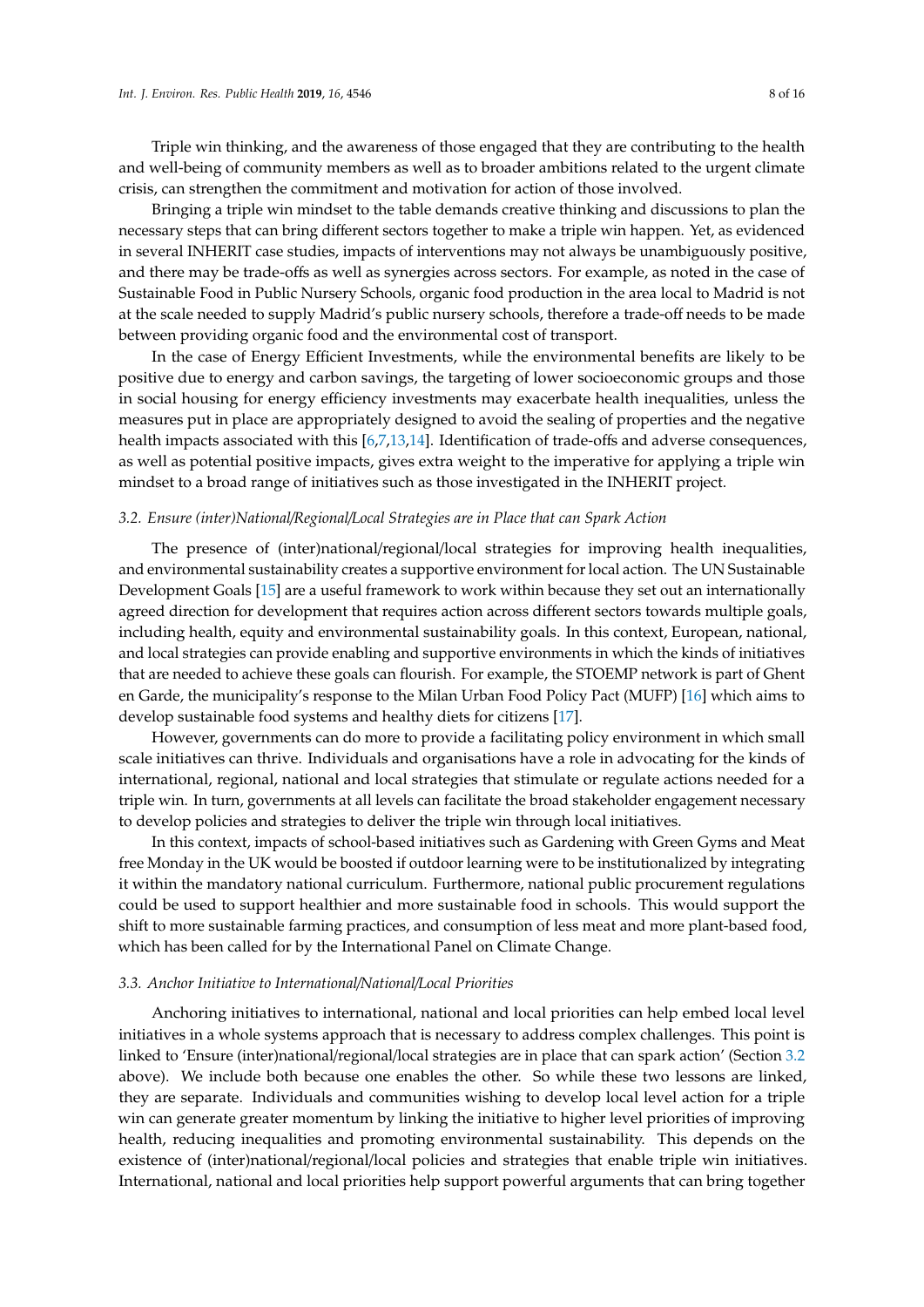diverse sectors around common interests. For example, an idea for a new initiative, such as a food garden in a disadvantaged area in Ghent, can gain traction by arguing that it contributes to the aims of STOEMP in reaching disadvantaged groups, the overall Ghent en Garde objectives, and the MUFP for healthier and more sustainable food. As another example, in the context of England, where the prevalence of child obesity (ages 10/11) was 20% in 2017/18 [\[18\]](#page-14-16), the National Childhood Obesity Strategy recognises that schools have a fundamental part to play in supporting healthy lifestyles for children [\[19\]](#page-14-17); this provided an anchor for the Gardening with Green Gym and Meat free Monday pilot initiative. Nevertheless, enabling this practice to be maintained and potentially scaled up nationally would require integration of outdoor learning in the national curriculum, as was raised above (Section [3.2\)](#page-7-0).

# *3.4. Bring Together Di*ff*erent Sectors around Common Interests*

Bringing together different sectors around common interests is a further key element in creating triple win initiatives. This is demonstrated by INHERIT's case studies in the context of developing green and open spaces, and in sustainable food initiatives, such as STOEMP and Sustainable Food in Nursery Public Schools. An effective approach in developing interventions requires both horizontal collaboration, between groups with more or less equal power, as well as vertical linkages between those with differing levels of power (which can include anchoring in higher level priorities).

The importance of multisectoral action and intersectoral cooperation to achieve common goals is widely accepted but may be difficult to do in practice. Common interest regarding local challenges was a pronounced theme in INHERIT initiatives and is related to personal commitment. One of the success factors was a common goal shared among people from different sectors.

While common interest can bring people together, lack of coordination can affect the success of the intervention. Bringing people together at an early stage to identify areas of common interest and to develop common goals is a crucial part of the process. However, it can take time to build up the necessary rapport and trust between stakeholders to facilitate cooperation; trust must be nurtured as a valuable resource.

In the INHERIT team's experience, the process of using the INHERIT model [\[9\]](#page-14-6) as a tool in stakeholder workshops has proved highly influential in opening up discussions among stakeholders about the opportunities for multiple benefits of initiatives of various kinds. The INHERIT model combines environmental impact assessment with health impact assessment and equity impact assessment in a way that enables people and stakeholders from multiple sectors to identify potential impacts and risks for any particular initiative. The use of an adapted form [\[20\]](#page-14-18) of the INHERIT model to inform the participatory methodology and, through this, to derive a set of potential positive and negative impacts for cost benefit analysis in the Thinking Fadura initiative provides a good example of how this way of thinking can contribute to cooperation across sectors. It is crucial that this step is carried out before going on to think about how potential impacts and risks can be quantified or evaluated.

The INHERIT model as a tool for health, environment and equity impact assessment provides a way of identifying potential positive as well as adverse impacts, and therefore diverges from standard regulatory environmental impact assessments used, for example, in infrastructure development projects, and designed to identify environmental risks to health.

# *3.5. Engage People and Communities of Interest for Co-creation*

Engaging people and communities with the mindset of co-creation should be a central theme in triple win initiatives. This is important because people need to be involved in the decisions that affect their lives and living environment. Being involved in decisions that affect one's life is fundamental to participatory governance models at the local level that aim to ensure social inclusion. In addition, the opportunity to be involved in decisions that affect one's life is a core element of empowerment. This has been positioned by the WHO Commission on Social Determinants of Health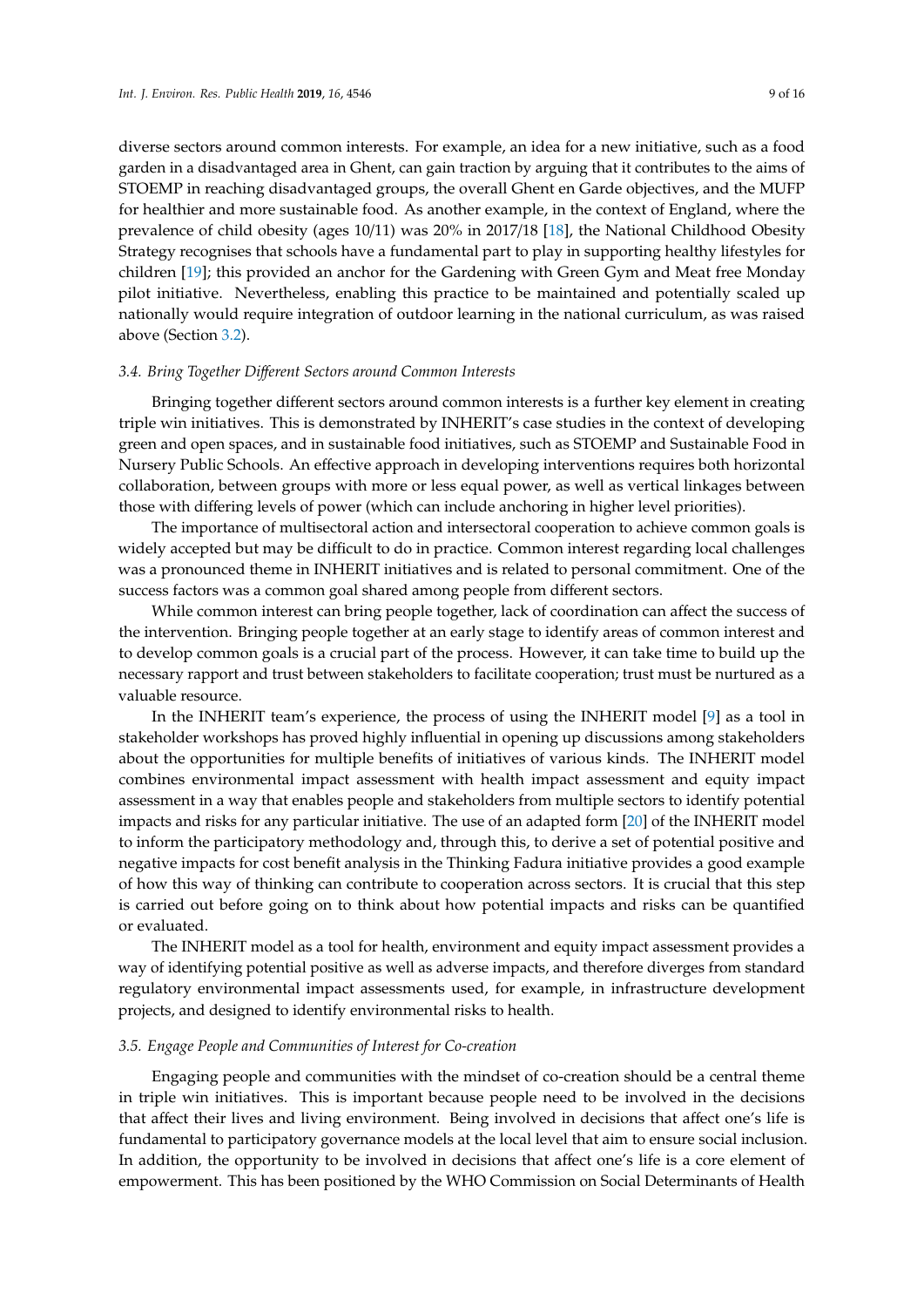as being key to enabling people to live healthy and flourishing lives [\[21\]](#page-15-0). In addition, being involved in decision-making gives people a vested interest in the success of the initiatives and encourages active participation in a way that creates a positive feedback loop. We see that in INHERIT initiatives such as Restructuring Green Space and Malvik Path, where involving people in a meaningful way in planning and developing processes creates places that local people actually use in ways that improve their lives and creates more engaged residents who want to protect and enhance the places they use.

We also see that it is not always easy to engage people. INHERIT has developed some fundamental requirements in this respect, and proposes possible solutions. It is important to engage the community from the inception of an intervention and engagement should be continued throughout the process. Co-creation is also important for securing a sense of ownership among participants, but that will only happen when the participation is meaningful and not tokenistic. The level of success of co-creation depends on addressing the actual needs of residents and the extent to which communities are engaged in processes of design and implementation. How much the community participates also depends on creating rapport and trust [\[22\]](#page-15-1). It takes a long time to build trust and a very short time to lose it.

Every kind of community engagement requires some kind of commitment from those involved. The extent of commitment varies along a sliding scale, from attending meetings to share opinions to volunteering labour, as, for example, in De Voedseltuin (Food Garden). It is important, then, that those wishing to engage residents provide a good rationale for people to be engaged. Incentives can vary from providing refreshments and a welcoming environment at meetings to providing more official recognition of roles. Local campaigns, news coverage, and events (as in Malvik Path) that help create an identity can raise the profile of initiatives and give recognition to engaged communities. Furthermore, such campaigns may provide sources of information that inform people about what is happening and how they can become involved and give them confidence to join new initiatives. In some cases, there may be a need to develop participatory skills in the communities, for instance through educational programmes.

Several INHERIT case studies have worked with volunteers based on the notion that volunteers are crucial for maintaining the project longer term. However, recruiting volunteers can be challenging. Some practices found it difficult to recruit volunteers, as in the case of the GemüseAckerdemie where volunteers were needed in the daytime during the week. Furthermore, recruitment of volunteers from across the social spectrum can be difficult where the benefits of volunteering are not explicit. It is important to avoid the act of volunteering being a luxury, affordable only by the more advantaged in society. Some initiatives are intrinsically beneficial for volunteers, for example De Voedseltuin where volunteers receive training and produce from the food garden, and for others, there are benefits of volunteering that might not be apparent or visible in the short term, such as self esteem and enhanced wellbeing [\[23\]](#page-15-2), and health/environmental literacy. However, the association between volunteering and wellbeing may not always be causal [\[24\]](#page-15-3).

Supporting volunteers includes developing infrastructure that facilitates capacity-building through knowledge exchanges. For example, training can be video recorded and widely distributed, online courses can be developed, and existing teaching programmes for volunteers can be replicated. Volunteers are sometimes involved in peer delivered interventions in public health [\[25\]](#page-15-4), and in other kinds of peer training too, such as the operating model of Eco Inclusion. Further scaling-up or transferring of the peer training model to other areas should be informed by existing peer training models developed in the area of public health [\[26\]](#page-15-5). Experiences from INHERIT show that training that helps volunteers develop transferable life skills is beneficial [\[7\]](#page-14-4). For example, De Voedseltuin offers workshops to volunteers that also help them reintegrate into the job market.

#### *3.6. Ensure Initiatives are Inclusive*

Initiatives should be inclusive so that everyone can potentially benefit. This aligns with the concept of 'proportional universalism' used in discussing how to combat social inequalities in health;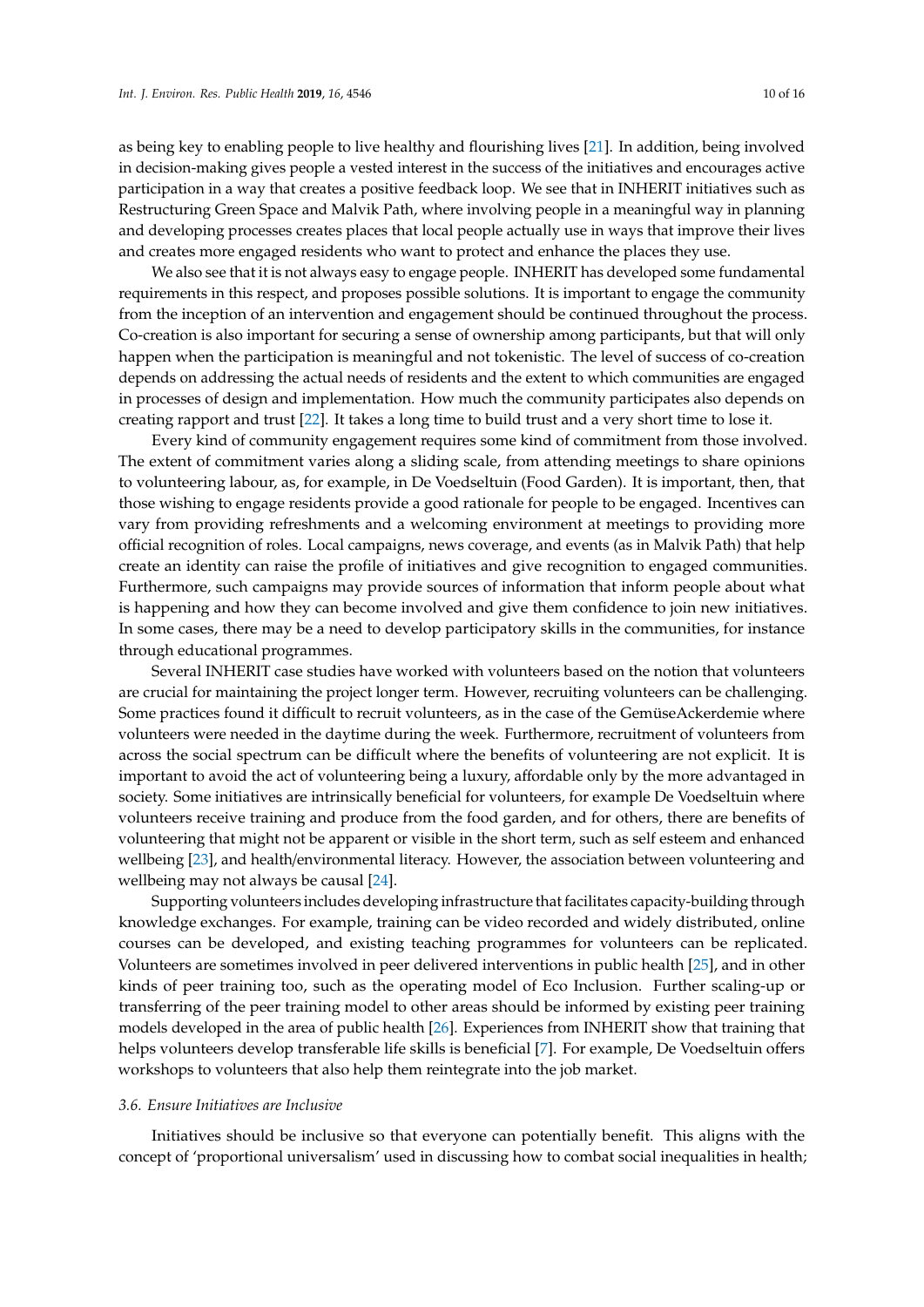it means actions or initiatives should benefit everyone across the social scale and be deployed at a scale and intensity proportionate to the level of disadvantage [\[27\]](#page-15-6).

Therefore, to gain the greatest benefits, interventions for the INHERIT triple win may need to take into account the specific needs of groups facing different disadvantages (e.g. older people, refugees), which are not homogeneous in themselves, so differentiated action may be needed. For example, it is important to pay attention to age, gender and cultural diversity and sensitivity when implementing and evaluating interventions. This was demonstrated to good effect in the Restructuring Green Space case study in which an underused green space was restructured, using inclusive participatory methods, into an attractive green space widely used by all members of a diverse community.

INHERIT case studies showed that interventions that have a positive impact on health and the environment which take a settings approach, such as schools and green spaces, are effective ways of also addressing health equity. More targeted approaches that focus on specific groups facing disadvantages may also be needed, as reflected in the STOEMP case study, and Eco Inclusion. In such cases, it is crucial not to stereotype or stigmatise people, as this can place an additional burden on people suffering from relative deprivation.

### *3.7. Secure Funding over the Longer Term*

Secure funding over the longer term was identified as necessary, and challenging. Of course, no initiative can operate in the absence of funding, from inception through to maintenance and sustainability. In this regard, government funding for local initiatives is vital, and should be built in to national and local government strategies linked with achieving the SDGs, climate change mitigation and adaptation, population health, social inclusion, and environmental sustainability.

That being said, local initiatives that gain funding from national or local government schemes are at risk in the event that other funding priorities emerge. Alternative funding sources should be explored. One solution for financial sustainability of community-based initiatives might be, therefore, to have a hybrid business model, with diverse funding partners, including public, private and collective sources. Another funding solution is to merge the funding for environmental and social initiatives, recognising that there are mutual environmental and social benefits.

In addition to funding, there is a need for adaptation of legislation or policy frameworks in such a way that it facilitates local intersectoral initiatives and co-creation processes. In the case of Restructuring Residential Outdoor Areas, the property owner received 50% of the restructuring costs from a fund set up by the Swedish government to support upgrades of outdoor areas in socially deprived residential areas in a way that involved multiple stakeholders, including residents.

Cost benefit analyses can support decisions regarding investing in initiatives. However, while these analyses are useful, they should not be the only basis for decision-making, bearing in mind that not all potential benefits and risks can be quantified, and that some perceived impacts might not be beneficial across the social spectrum, or distributed evenly across various population segments [\[7\]](#page-14-4). As demonstrated in the case of Thinking Fadura, cost benefit analyses can provide an intersectoral engagement process to help identify potential positive impacts as well as adverse consequences of initiatives, which can be valuable inputs to planning and development.

#### *3.8. Integrate Ways of Evaluating Initiatives*

Evaluation of initiatives is all too often seen as an optional extra, or something that is done as an academic exercise. INHERIT's experience is that evaluation of initiatives not only helps to understand the processes of implementation, intersectoral cooperation, impacts and benefits, but also to learn about what could be done better to build synergies across sectors and to enhance outcomes. Evaluations are both summative and formative.

Evaluation of projects and programmes in real world settings is challenging and time-consuming. The evaluation methodology can be improved in a scenario with more time and resources. For example, in PROVE a combination of longitudinal quantitative and qualitative data collections, following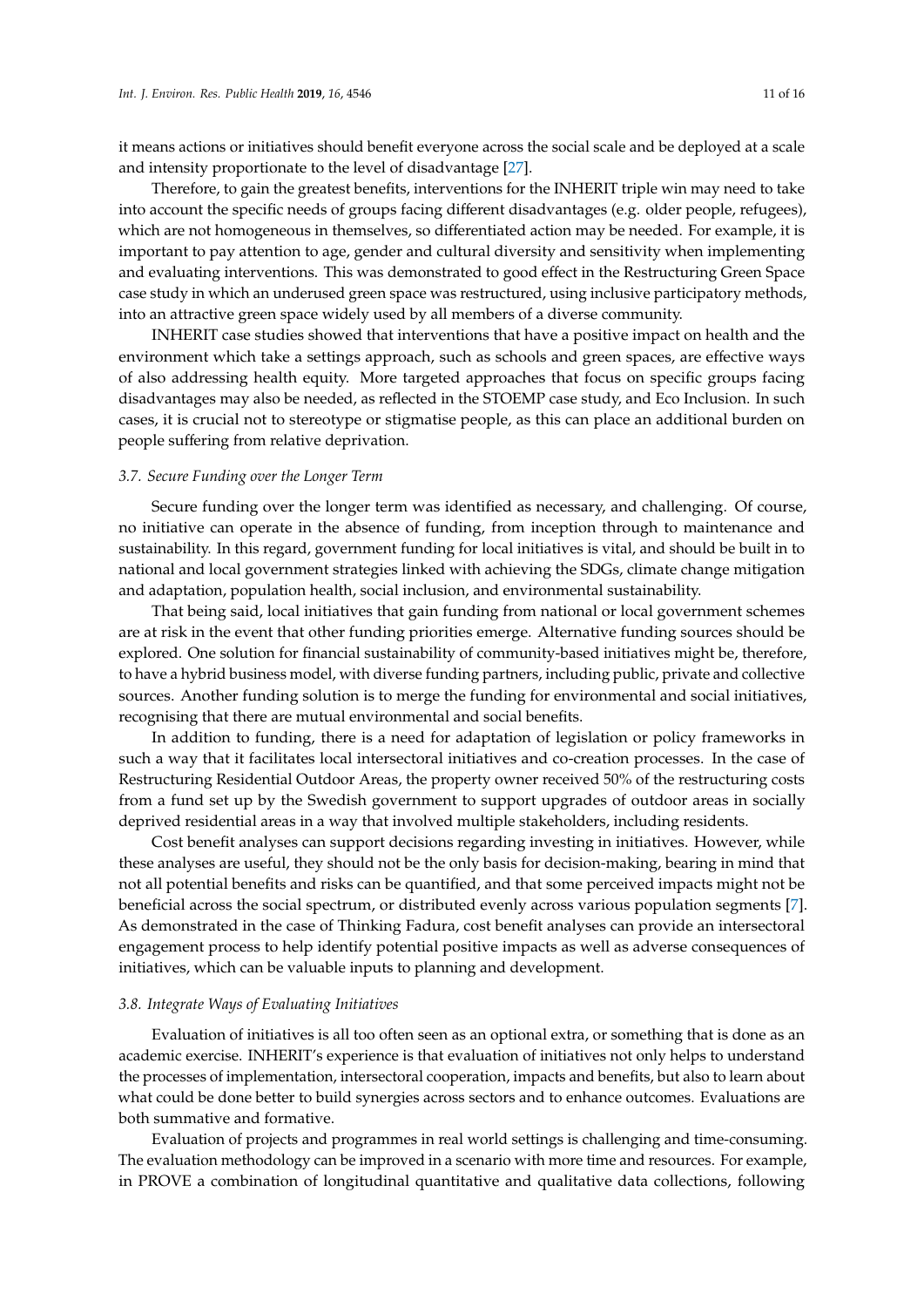consumers after baseline measurements, would allow better understanding of how PROVE influences behaviour, critical moments for change, or even the interplay of different determinants at the different stages of behaviour change.

Researchers also need to take into account the demands made by the research on stakeholders and survey respondents. It is important to take time to engage stakeholders, and to explain the purpose and potential benefits of the research to participants invited to respond to surveys.

Despite the inherent challenges of real world evaluations, they are highly valuable to project and programme managers, not least because they bring out important issues for reflection that can influence further developments and improvements. To enable this to happen, it is important that researchers report results of evaluations to project partners and stakeholders. Indeed, PROVE partners and implementers have already developed an idea to extend the PROVE initiative to schools, which may help to promote consumption of fruit and vegetables across a wider range of social groups.

Long-term evaluation plans should be in place with plans for maintenance and sustainability of each initiative. Interventions that might be successful in the short term might not work out longer term; again, short-term evaluation might not yield measurable outcomes. INHERIT's quantitative evaluations [\[5\]](#page-14-7) were, by necessity, given the funding period of the project, based on short-term evaluations, but our experience suggests that it is important to conduct long-term evaluation. The duration of the evaluation will need to vary from case to case, depending on the particular health outcomes being addressed, and to reflect the extent to which the impacts of any intervention may change over time.

### *3.9. Create Postive Feedback Loops to Regenerate Action*

INHERIT case-studies can create positive feedback loops that can regenerate action or stimulate further action. A case in point is UrbanCyclers which supports more commuter cycling on the roads. More urban cycling creates incentives for cities to improve cycling infrastructure, which encourages more commuter cycling, creating a positive feedback loop. Similarly, having an activity tracker, as in the case of Lifestyle e-coaching, and being motivated to walk more, might encourage people to seek out green space and tree-lined roads. Building a need among people for more green space and more pleasant environments for cycling and walking should be an incentive for municipalities to give higher priority to restructuring areas to create more usable green spaces. Again, as discussed above, engaging people and communities in planning and development of settings-based interventions, as in Malvik Path and Restructuring Green Space, as well as more broadly in applying the Place Standard Tool, can reinforce the value of participating in community development processes and create a sense of ownership. It is important, however, to demonstrate to people and communities that their engagement is worthwhile and results in tangible changes to settings that improves lives.

#### *3.10. Embed the Triple Win from an Early Age*

Giving children the best start in life has been identified as crucial for improving health and reducing health inequalities across the life course [\[27\]](#page-15-6). Healthy behaviour at a young age will provide health benefits later in life [\[7\]](#page-14-4). For example, a relationship between active travel behaviour during childhood and walking during adulthood has been observed [\[28\]](#page-15-7), suggesting that policies to encourage active transport among children could result in benefits not only during childhood but also throughout the life cycle of the individual.

Several INHERIT case studies demonstrate how it is possible to embed the triple win at an early age by working with children in school-based or community based settings. Involving children and young people in such initiatives is important in creating positive feedback loops across generations as a way of embedding environmental sustainability, intergenerational equity and future population health. Experiences in early life lay the foundation for future attitudes to eating a healthy diet and being physically active, for respecting and protecting the natural environment and for cooperative social behaviour [\[7\]](#page-14-4). Additional societal benefits accrue because children influence their parents' and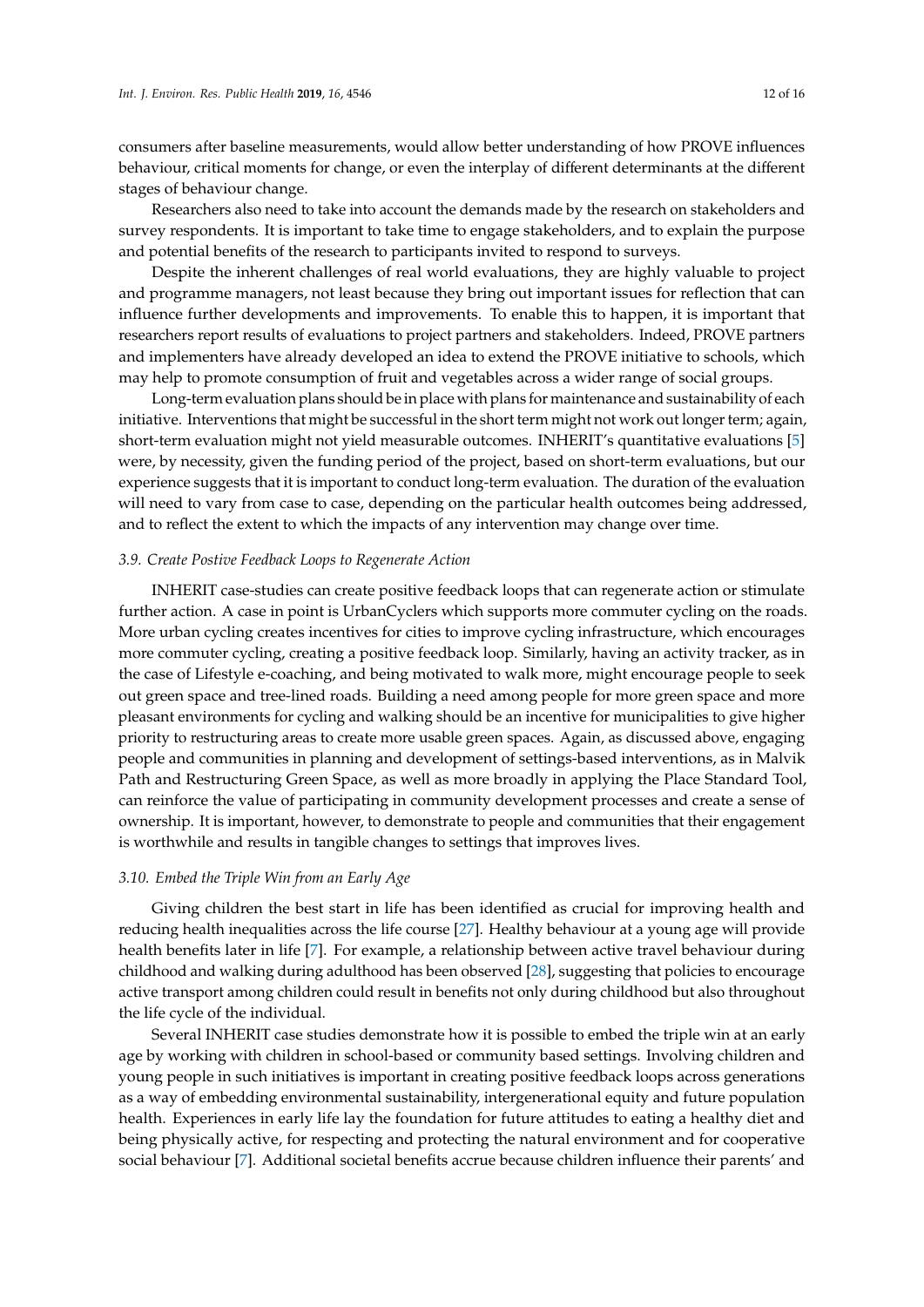peers' attitudes and behaviours. Therefore, initiatives that involve children and young people in school and community settings can have long term benefits towards the triple win.

The involvement of parents in a school based programme is also perceived as being important by teachers [\[29\]](#page-15-8). In the case of Gardening with Green Gyms and Meat free Monday, there are several ways to involve parents, such as sending newsletters, providing homework tasks for parents and children and involving them in the maintenance of gardening during holidays [\[30\]](#page-15-9). There is evidence that linking with the wider community is a success factor for school-based interventions [\[31\]](#page-15-10) and local organisations can take care of the school garden out of school hours [\[29\]](#page-15-8)

Links between school and community can go both ways. Discussion among stakeholders can provide opportunities to achieve an extra win if they consider children and young people. For example, in discussions about PROVE, partners and stakeholders discussed the possibility of piloting a subscription to PROVE in a school, which would simultaneously widen the market reach of PROVE farmers, increase availability of fresh local fruit and vegetables to children in a school setting, and make the initiative more socially inclusive.

#### **4. Discussion**

This paper has identified lessons for good practice to support actions intended to change the contexts and conditions in which people live, move and consume in order to enable behaviour changes in ways that contribute to a triple win for health, equity and environmental sustainability. Despite extensive studies in the areas of living, consuming, and moving separately [\[7\]](#page-14-4), to our knowledge, these aspects have not been investigated together before under an overarching common analytical framework.

The key lessons derived from INHERIT case studies distil essential elements from heterogeneous practices undertaken in different countries across Europe, at different levels, involving different actors, and using different interventions. This diversity should ensure that these key lessons capture the most relevant elements that were identified either over multiple contexts, actors, policy levels, INHERIT domains or by using different evaluation methods.

All INHERIT case studies enable behaviours that have the potential to improve health, equity and environmental sustainability. It is worth emphasising that in evaluating complex programmes in real life settings it is necessary to gather information from different sources with both quantitative and qualitative methodologies. At the same time, it is necessary to understand the limitations imposed by complexity on the level of certainty that can be achieved in undertaking evaluations of real-world activities.

Several limitations have been identified that might impact the findings used to synthesise the lessons for good practice. The selection of case studies was affected by the project timeframe and the available budget for their evaluation. The case studies were at different scales, in different contexts, and involved a range of methodological approaches. Some case studies were evaluated in more detail than others. In some cases, the limited duration of the intervention meant that results were inconclusive. This indicates the need for longer intervention periods with long-term evaluation plans and multiple follow-ups. In addition, the work in INHERIT shows the challenges inherent in quantifying all the potential impacts of case studies, and demonstrates the importance of working within the INHERIT conceptual model and grounding evaluations in the wider literature.

Clearly, more research is needed to build on INHERIT's findings. In particular, it is important to understand the implications for health equity of triple win interventions. These we have only been able to assess in largely qualitative terms, based on expert judgment. Longer term funding for triple win interventions is needed, with evaluation embedded alongside to help monitor the impacts over time of these. In addition, it is important to identify potential hurdles and bottlenecks in transferability and scaling up of triple win practices to different contexts and circumstances.

Furthermore, focusing on behaviour change of the business sector (e.g., food industry) and working towards new business models may help to realize the triple win.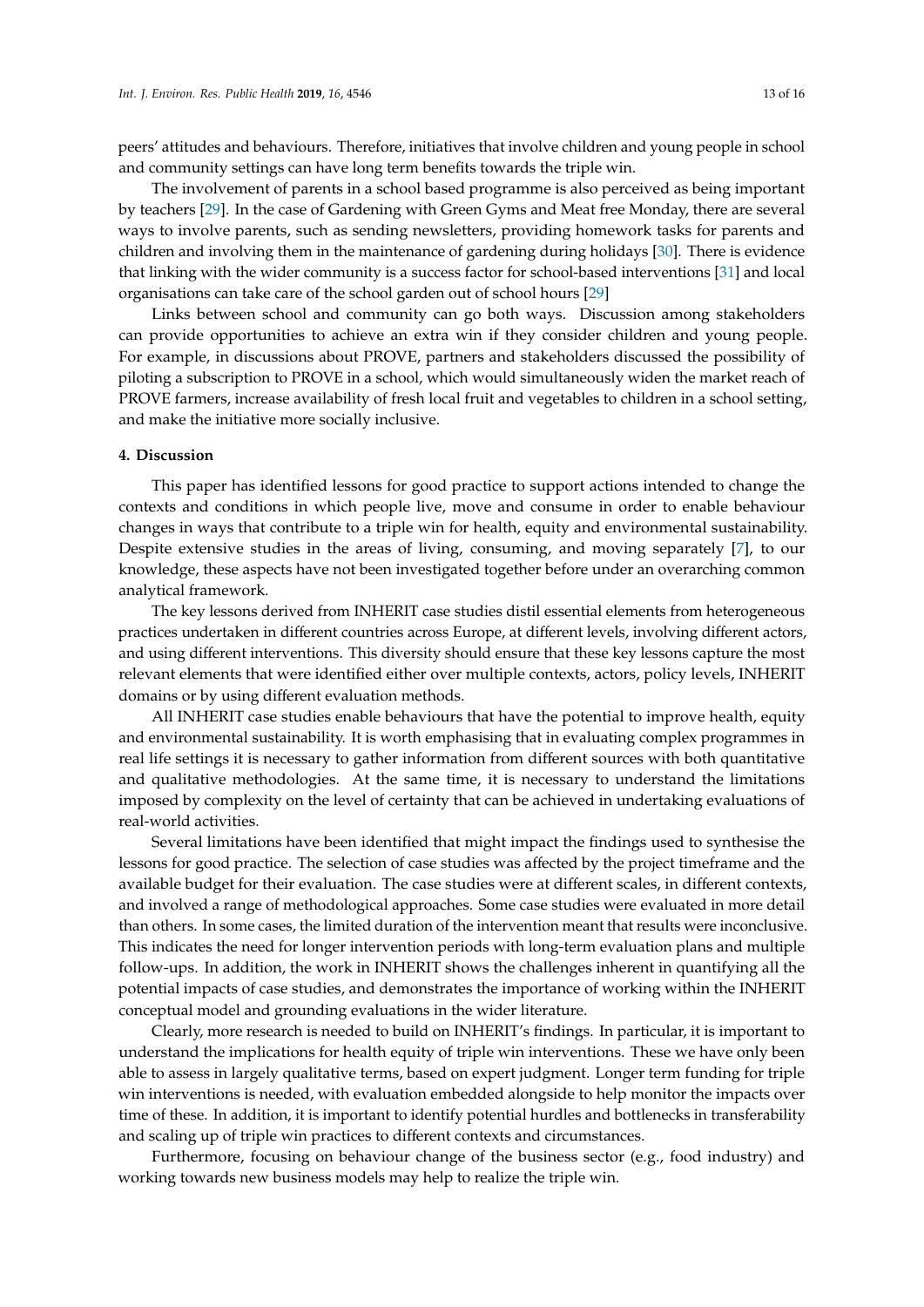Overall, INHERIT's research contributes to the case for investing in interventions for a triple win, since even small steps can lead to significant impacts. Indeed, localisation, meaning local control and implementation of interventions, is vital if countries are to transition to sustainability.

## **5. Conclusions**

This paper synthesises lessons for good practice in developing interventions intended to enable people to adopt more sustainable behaviours in ways of living, moving and consuming, and thereby contribute to a triple win for health, equity and environmental sustainability. These findings contribute to and align with wider discussions about the kinds of synergistic approaches needed to improve population health and address climate change [\[32\]](#page-15-11). They also contribute to discussions that are gaining pace in the face of growing alarm about the environmental crisis about how to shift away from economies based primarily on the growth imperative to economies focusing on well-being [\[33\]](#page-15-12). Such discussions also reflect a growing awareness of the synergies between climate change mitigation policies and other societal goals that contribute to well-being, including health, education, jobs, environmental quality, and social inclusion [\[34\]](#page-15-13).

There is, for example, a large and expanding literature that reports how green space contributes to well-being, and how creating more readily accessible and good quality green space can provide opportunities to socialise and be active, and at the same contribute to climate change mitigation by providing protection against high temperature, and buffering the effect of heavy rainfall [\[7,](#page-14-4)[35\]](#page-15-14).

At the heart of these discussions about societal goals is the need to shift to integrated rather than 'sector based' objectives and approaches to achieve multiple objectives and to mainstream concepts of 'fairness' and redistribution. This means reframing measures of progress and reassessing and re-focusing policy priorities.

The INHERIT project has contributed to this by spearheading an innovative approach that intended to disrupt traditional disciplinary boundaries, developing a broad evaluation framework, based on the INHERIT model. It also provides a unique contribution through its study of a range of local initiatives that aim to deliver multiple societal objectives. Localised action can be a powerful force of change, since it gives people ownership and provides them with direct experience of the benefits of the initiative, which can motivate them to press for the maintenance and expansion of such actions. It is also clear, however, that cohesive and coherent policies at higher levels of government to support, spread and scale such 'triple win' actions are needed. Experience with and evidence on the multiple benefits of such actions, like that gathered through INHERIT, can help to achieve this.

**Author Contributions:** Conceptualization: R.B., M.K., M.R.-V., I.S., C.C., T.T., G.M., B.S., N.v.d.V., K.S.A., M.L., A.C., S.G.D.J.; Methodology: R.B., M.K., M.R.-V., I.S., C.C., T.T., G.M., B.S., N.v.d.V., K.S.A., M.L., A.C., S.G.d.J.; Writing—original draft, R.B.; Writing—review & editing: R.B., M.K., M.R.-V., I.S., A.G., C.C., T.T., G.M., B.S., N.v.d.V., H.K., K.S.A., M.L., G.A.E., A.C., S.G.d.J., S.Q., P.M.-J., V.M., I.Z., M.Š.,S.M., D.C., J.W., H.S., P.K., R.S., A.-S.M., M.F., N.B., M.V., D.G., I.U.

**Funding:** The lessons for good practice for a triple win were developed as part of EuroHealthNet coordinated INHERIT project [\(www.inherit.eu\)](www.inherit.eu) funded by the European Union's Horizon 2020 research and innovation programme under grant agreement No. 667364.

**Acknowledgments:** The authors would like to thank Revolve Media for their visualization of the lessons for good practice in Figure [2.](#page-6-0)

**Conflicts of Interest:** The authors declare no conflict of interest. The funding sponsors had no role in the design of the study; in the collection, analyses, or interpretation of data; in the writing of the manuscript, and in the decision to publish the results.

## **References**

<span id="page-13-0"></span>1. IPCC. Special Report on Climate Change, Desertification, Land Degradation, Sustainable Land Management, Food Security, and Greenhouse Gas Fluxes in Terrestrial Ecosystems: Summary for Policy Makers. 2019. Available online: https://www.ipcc.ch/site/assets/uploads/2019/08/[Fullreport-1.pdf](https://www.ipcc.ch/site/assets/uploads/2019/08/Fullreport-1.pdf) (accessed on 7 November 2019).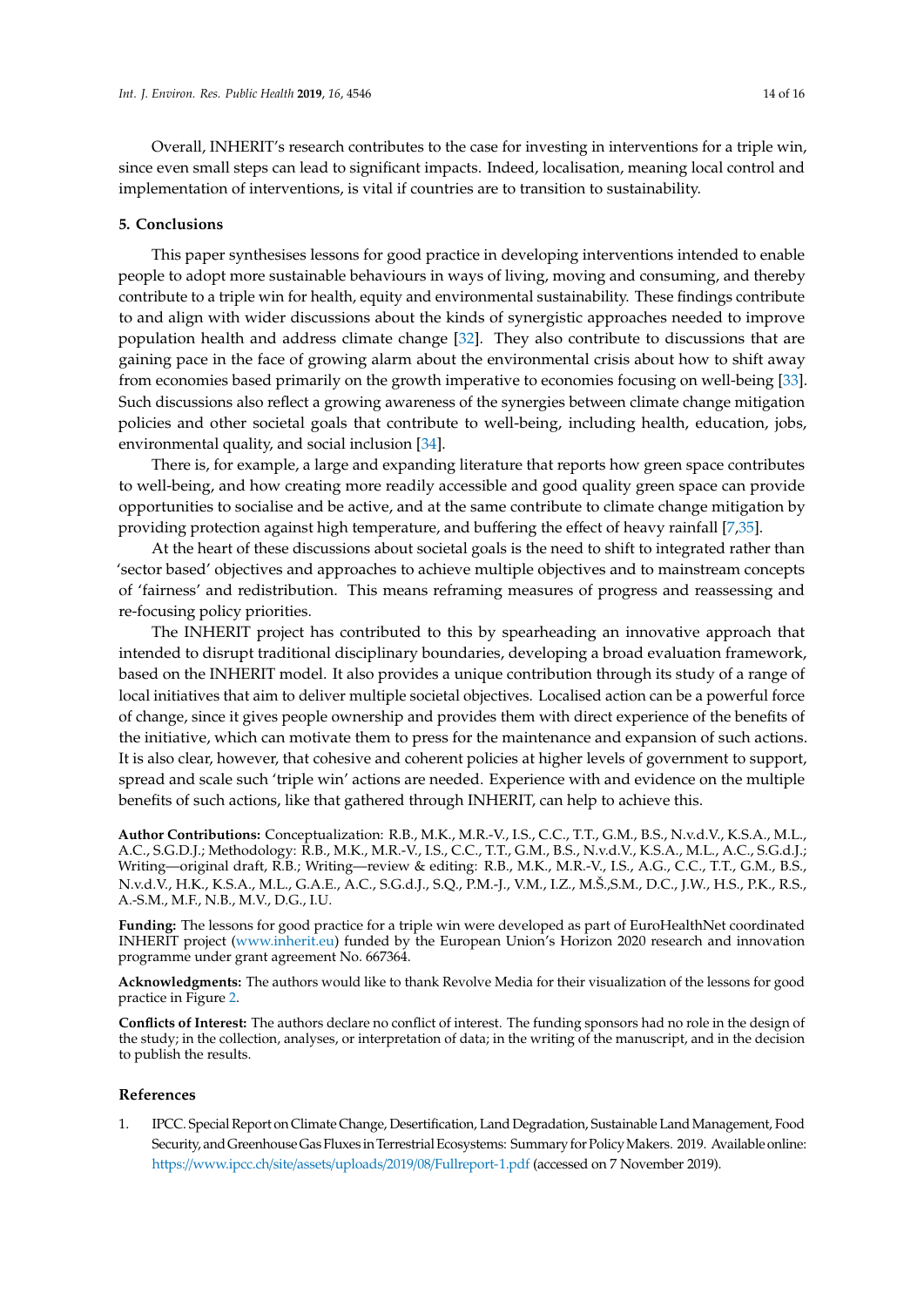- <span id="page-14-0"></span>2. INHERIT. Identifying Ways of Living, Moving and Consuming that Protect the Environment and Promote Health and Health Equity. 2019. Available online: https://[www.inherit.eu](https://www.inherit.eu/)/ (accessed on 7 November 2019).
- <span id="page-14-1"></span>3. Anthun, K.; Lillefjell, M.; Hope, S.; Espnes, G.A.; Hope, S.; Maass, R.E.K.; Nguyen, C.; Saeterma, T.F.; Morris, G. INHERIT: Implementing Triple-Win Case Studies for Living, Moving and Consuming that Encourage Behavioural Change, Protect the Environment, and Promote Health and Health Equity. Brussels; 2019. Available online: https://inherit.eu/[implementing-triple-win-case-studies](https://inherit.eu/implementing-triple-win-case-studies/)/ (accessed on 7 November 2019).
- <span id="page-14-2"></span>4. van der Vliet, N.; den Broeder, L.; Staatsen, B.; Kruize, H. Success Factors, Barriers and Future of Intersectoral Cooperation: A Qualitative Evaluation of Twelve INHERIT Case Studies. Brussels. 2019. Available online: https://[inherit.eu](https://inherit.eu/resources/reports/)/resources/reports/ (accessed on 7 February 2019).
- <span id="page-14-7"></span>5. Bell, R.; Khan, M.; Lillefjell, M.; Anthun, K.; Friberg, M.; Merritt, A.; Garcia de Jalón, S.; Chiabai, A; Kruize, H; Staatsen, B; et al. Quantitative and Qualitative Evaluations of Impacts and Benefits of Nine INHERIT Case Studies. Brussels. 2019. Available online: https://[inherit.eu](https://inherit.eu/resources/reports/)/resources/reports/ (accessed on 7 February 2019).
- <span id="page-14-3"></span>6. García de Jalón, S.; Chiabai, A.; Taylor, T.; Quiroga, S.; Suarez, C.; Artaza, N.; Blas, T.; de Ayala, A.; Martinex, P.; Latorre, C.; et al. Cost-benefit analysis of four INHERIT case studies. Brussels. 2019. Available online: https://[inherit.eu](https://inherit.eu/resources/reports)/resources/reports (accessed on 7 February 2019).
- <span id="page-14-4"></span>7. Staatsen, B.; van der Vliet, N.; Kruize, H.; Hall, L.; Morris, G.; Bell, R.; Stegeman, I. Exploring triple-win solutions for living, moving and consuming that encourage behavioural change, protect the environment, promote health and health equity. 2017. Available online: www.inherit.eu/[baseline-review](www.inherit.eu/baseline-review/)/ (accessed on 11 October 2019).
- <span id="page-14-5"></span>8. INHERIT. INHERIT Database of Promising Practices. Available online: https://[www.inherit.eu](https://www.inherit.eu/resources/about-database/)/resources/ [about-database](https://www.inherit.eu/resources/about-database/)/ (accessed on 11 October 2019).
- <span id="page-14-6"></span>9. van der Vliet, N.; Staatsen, B.; Kruize, H.; Morris, G.; Costongs, C.; Bell, R.; Marques, S.; Taylor, T.; Quiroga, S.; Martinez, J.P.; et al. The INHERIT Model: A Tool to Jointly Improve Health, Environmental Sustainability and Health Equity through Behavior and Lifestyle Change. *Int. J. Environ. Res. Public Health* **2018**, *15*, 1435. [\[CrossRef\]](http://dx.doi.org/10.3390/ijerph15071435) [\[PubMed\]](http://www.ncbi.nlm.nih.gov/pubmed/29986493)
- <span id="page-14-8"></span>10. Michie, S.; van Stralen, M.M.; West, R. The behaviour change wheel: A new method for characterising and designing behaviour change interventions. *Implement. Sci.* **2011**, *6*, 42. [\[CrossRef\]](http://dx.doi.org/10.1186/1748-5908-6-42) [\[PubMed\]](http://www.ncbi.nlm.nih.gov/pubmed/21513547)
- <span id="page-14-9"></span>11. Zvěřinová, I.; Ščasný, M.; Máca, V. INHERIT: Barriers and Potential for Adopting Healthier, More Equitable and Environmentally Friendly Solutions Identified in a Five-Country Survey. Available online: [https:](https://inherit.eu/five-country-survey) //inherit.eu/[five-country-survey](https://inherit.eu/five-country-survey) (accessed on 7 November 2019).
- <span id="page-14-10"></span>12. NHS Health Scotland. Place Standard Guide [Internet]. Volume 5. Available online: https://[www.](https://www.placestandard.scot/guide/resources) [placestandard.scot](https://www.placestandard.scot/guide/resources)/guide/resources (accessed on 11 October 2019).
- <span id="page-14-11"></span>13. Shrubsole, C.; Macmillan, A.; Davies, M.; May, N. 100 Unintended consequences of policies to improve the energy efficiency of the UK housing stock. *Indoor Built Environ.* **2014**, *2*, 340–350. [\[CrossRef\]](http://dx.doi.org/10.1177/1420326X14524586)
- <span id="page-14-12"></span>14. Sharpe, R.A.; Machray, K.E.; Fleming, L.E.; Taylor, T.; Henley, W.; Chenore, T.; Hutchcroft, I.; Taylor, J.; Heaviside, C.; Wheeler, B.W. Household energy efficiency and health: Area-level analysis of hospital admissions in England. *Environ. Int.* **2019**, *133*. [\[CrossRef\]](http://dx.doi.org/10.1016/j.envint.2019.105164) [\[PubMed\]](http://www.ncbi.nlm.nih.gov/pubmed/31518939)
- <span id="page-14-13"></span>15. United Nations. Sustainable Development Goals. 2015. Available online: https://[www.un.org](https://www.un.org/sustainabledevelopment/)/ [sustainabledevelopment](https://www.un.org/sustainabledevelopment/)/ (accessed on 11 October 2019).
- <span id="page-14-14"></span>16. MUFP. Milan Food Policy Pact. 2016. Available online: http://[www.milanurbanfoodpolicypact.org](http://www.milanurbanfoodpolicypact.org/wp-content/uploads/2016/06/Milan-Urban-Food-Policy-Pact-EN.pdf)/wpcontent/uploads/2016/06/[Milan-Urban-Food-Policy-Pact-EN.pdf](http://www.milanurbanfoodpolicypact.org/wp-content/uploads/2016/06/Milan-Urban-Food-Policy-Pact-EN.pdf) (accessed on 11 October 2019).
- <span id="page-14-15"></span>17. Stad Gent. *From Strategic to Operational Goals for the GENT EN GARDE FOOD POLICY Recommendations of the Food Policy Council*; Stad Gent: Gent, Belgium, 2016.
- <span id="page-14-16"></span>18. NHS Digital. Childhood Overweight and Obesity. Statistics on Obesity, Physical Activity and Diet, England. 2019. Available online: https://digital.nhs.uk/[data-and-information](https://digital.nhs.uk/data-and-information/publications/statistical/statistics-on-obesity-physical-activity-and-diet/statistics-on-obesity-physical-activity-and-diet-england-2019/part-4-childhood-obesity)/publications/statistical/statistics-onobesity-physical-activity-and-diet/[statistics-on-obesity-physical-activity-and-diet-england-2019](https://digital.nhs.uk/data-and-information/publications/statistical/statistics-on-obesity-physical-activity-and-diet/statistics-on-obesity-physical-activity-and-diet-england-2019/part-4-childhood-obesity)/part-4 [childhood-obesity](https://digital.nhs.uk/data-and-information/publications/statistical/statistics-on-obesity-physical-activity-and-diet/statistics-on-obesity-physical-activity-and-diet-england-2019/part-4-childhood-obesity) (accessed on 11 October 2019).
- <span id="page-14-17"></span>19. Department of Health and Social Care. Childhood Obesity: A Plan for Action, Chapter 2. 2018. Available online: https://www.gov.uk/government/publications/[childhood-obesity-a-plan-for-action](https://www.gov.uk/government/publications/childhood-obesity-a-plan-for-action-chapter-2)[chapter-2](https://www.gov.uk/government/publications/childhood-obesity-a-plan-for-action-chapter-2) (accessed on 11 October 2019).
- <span id="page-14-18"></span>20. Chiabai, A.; Quiroga, S.; Martinez-Juarez, P.; Higgins, S.; Taylor, T. The nexus between climate change, ecosystem services and human health: Towards a conceptual framework. *Sci. Total Environ.* **2018**, *635*, 1191–1204. [\[CrossRef\]](http://dx.doi.org/10.1016/j.scitotenv.2018.03.323) [\[PubMed\]](http://www.ncbi.nlm.nih.gov/pubmed/29710574)